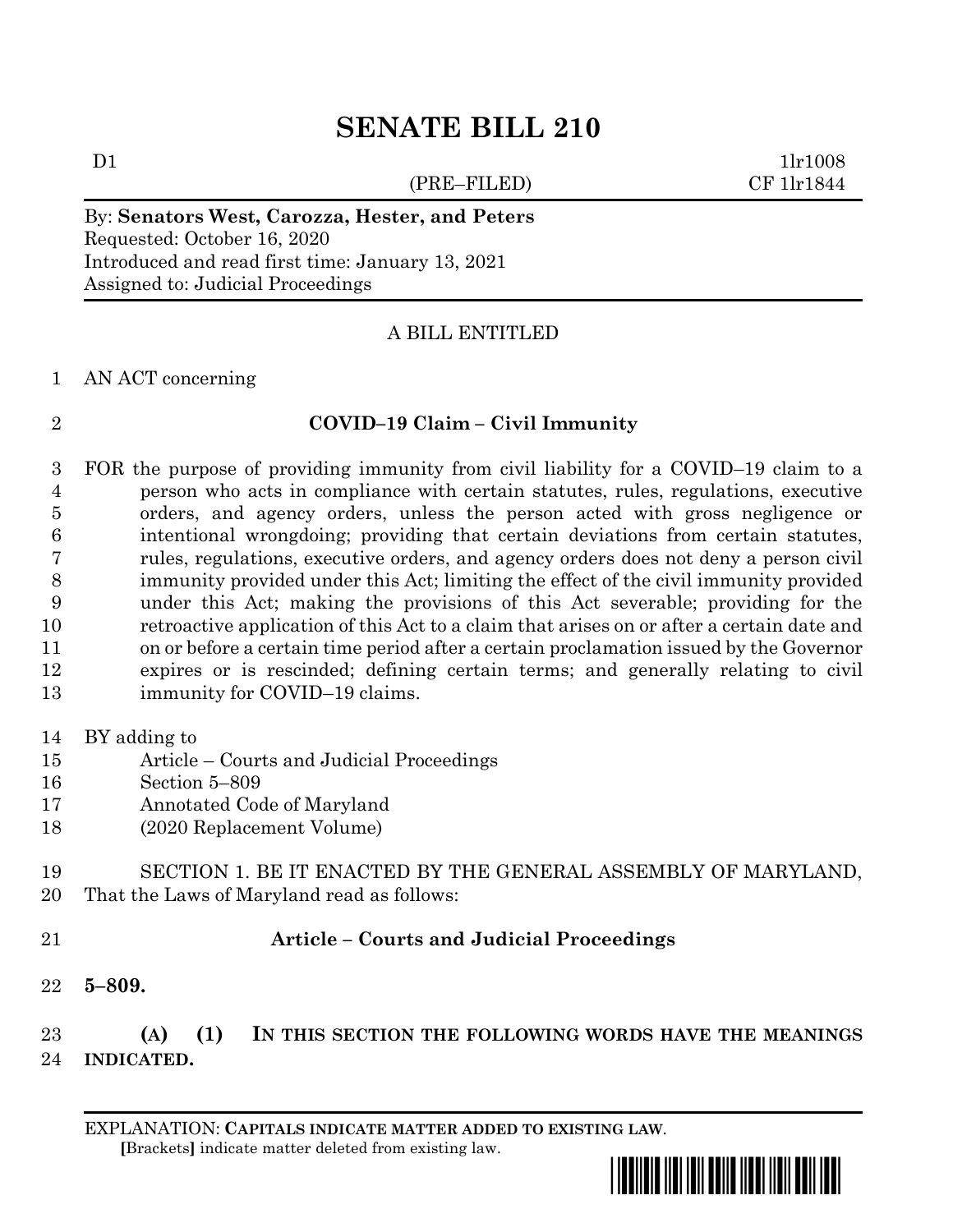**(2) "COVID–19" MEANS THE NOVEL CORONAVIRUS IDENTIFIED AS SARS–COV–2 OR A VIRUS MUTATING FROM SARS–COV–2, THE DISEASE CAUSED BY THE NOVEL CORONAVIRUS SARS–COV–2, AND CONDITIONS ASSOCIATED WITH THE DISEASE.**

 **(3) (I) "COVID–19 CLAIM" MEANS A CLAIM OR CAUSE OF ACTION FOR DAMAGES, LOSSES, INDEMNIFICATION, CONTRIBUTION, OR OTHER RELIEF ARISING OUT OF, BASED ON, OR IN ANY WAY RELATED TO EXPOSURE OR POTENTIAL EXPOSURE TO COVID–19, OR TO CONDUCT INTENDED TO REDUCE TRANSMISSION OF COVID–19.**

 **(II) "COVID–19 CLAIM" INCLUDES A CLAIM MADE BY OR ON BEHALF OF AN INDIVIDUAL WHO HAS BEEN EXPOSED OR POTENTIALLY EXPOSED TO COVID–19, OR ANY REPRESENTATIVE, SPOUSE, PARENT, CHILD, MEMBER OF THE SAME HOUSEHOLD, OR OTHER RELATIVE OF THE INDIVIDUAL FOR THE INJURY, INCLUDING MENTAL OR EMOTIONAL INJURY, DEATH, LOSS TO PERSON, RISK OF DISEASE, OR OTHER INJURY, COSTS OF MEDICAL MONITORING OR SURVEILLANCE, OR OTHER LOSSES ALLEGEDLY CAUSED BY THE INDIVIDUAL'S EXPOSURE OR POTENTIAL EXPOSURE TO COVID–19.**

 **(III) "COVID–19 CLAIM" DOES NOT INCLUDE AN ADMINISTRATIVE PROCEEDING OR CIVIL ACTION BROUGHT BY A STATE OR LOCAL GOVERNMENT PROSECUTOR OR AGENCY TO ENFORCE STATE STATUTES AND REGULATIONS, EXECUTIVE ORDERS, OR STATE AGENCY ORDERS APPLICABLE TO COVID–19.**

 **(4) (I) "PERSON" MEANS AN INDIVIDUAL, A BUSINESS ENTITY, A GOVERNMENTAL ENTITY, OR OTHER LEGAL ENTITY, INCLUDING:**

 **1. AN ORGANIZATION THAT IS EXEMPT OR ELIGIBLE FOR EXEMPTION FROM TAXATION UNDER § 510(C)(3) OF THE INTERNAL REVENUE CODE;**

 **2. A PARTNERSHIP, A CORPORATION, AN ASSOCIATION, A LIMITED LIABILITY COMPANY, A BUSINESS TRUST, AN ESTATE, A TRUST, AND A JOINT VENTURE;**

 **3. A SCHOOL AND AN INSTITUTION OF HIGHER EDUCATION; AND**

 **4. A HEALTH CARE FACILITY, AS DEFINED IN § 19–114 OF THE HEALTH – GENERAL ARTICLE, AND ANY PHYSICIAN OR OTHER PERSON**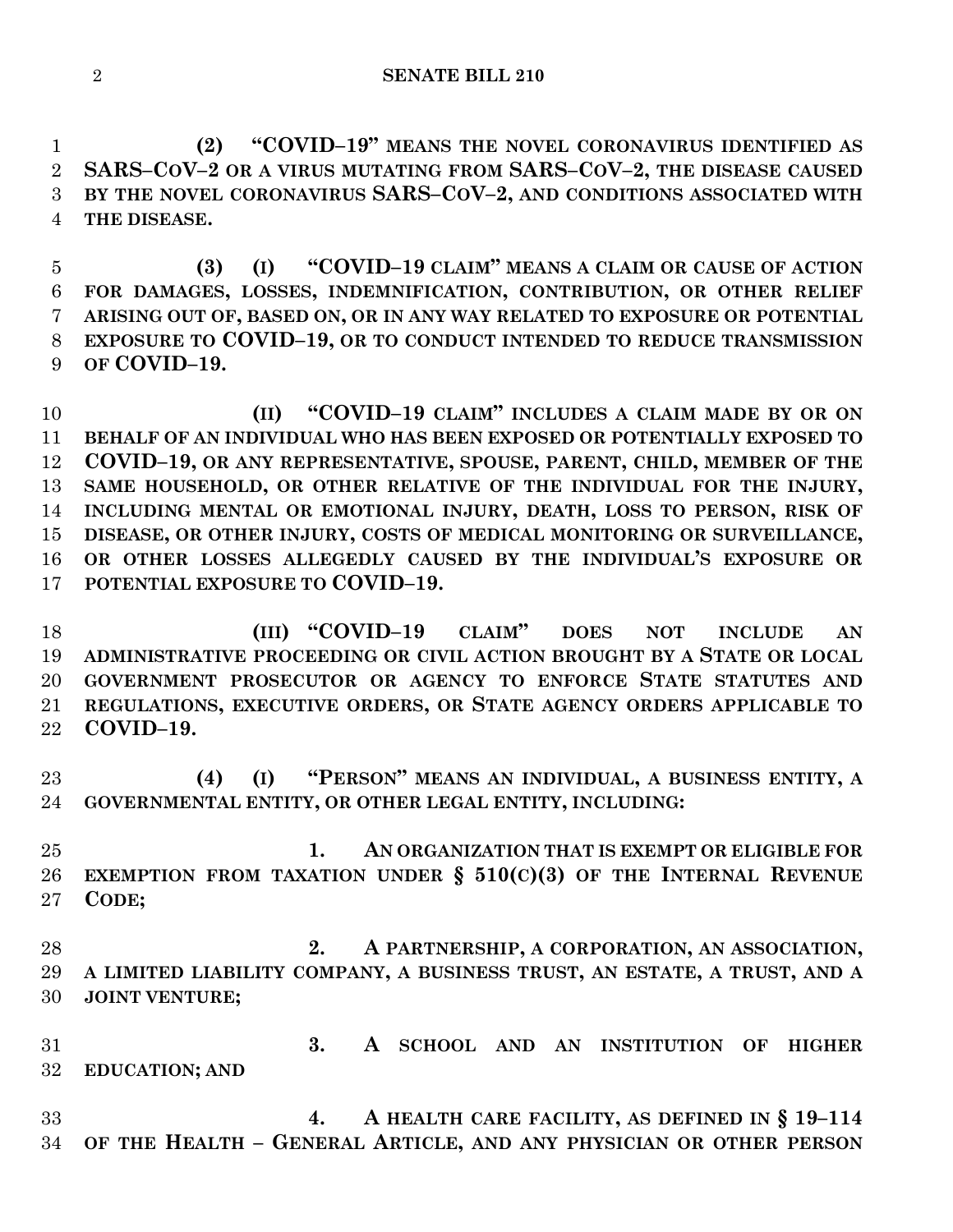**LICENSED OR OTHERWISE AUTHORIZED IN THE STATE TO FURNISH HEALTH CARE SERVICES, INCLUDING A DENTIST, A PODIATRIST, AN OPTOMETRIST, A PHARMACIST, A PSYCHOLOGIST, A CLINICAL SOCIAL WORKER, AN ADVANCED PRACTICE REGISTERED NURSE, AND A REGISTERED OPTICIAN.**

 **(II) "PERSON" INCLUDES AN EMPLOYEE, AGENT, OR INDEPENDENT CONTRACTOR, WHETHER PAID OR UNPAID.**

 **(B) THIS SECTION APPLIES ONLY TO A COVID–19 CLAIM THAT AROSE BETWEEN MARCH 5, 2020, AND 180 DAYS AFTER THE EXPIRATION OR RESCISSION OF THE GOVERNOR'S PROCLAMATION OF MARCH 5, 2020, "DECLARATION OF STATE OF EMERGENCY AND EXISTENCE OF CATASTROPHIC HEALTH EMERGENCY– COVID–19".**

 **(C) (1) SUBJECT TO PARAGRAPH (2) OF THIS SUBSECTION, A PERSON WHO ACTS IN COMPLIANCE WITH ALL FEDERAL, STATE, AND LOCAL STATUTES, RULES, REGULATIONS, EXECUTIVE ORDERS, AND AGENCY ORDERS RELATED TO COVID–19 THAT HAD NOT BEEN DENIED LEGAL EFFECT AT THE TIME OF THE CONDUCT OR RISK THAT ALLEGEDLY CAUSED HARM IS IMMUNE FROM CIVIL LIABILITY FOR A COVID–19 CLAIM, UNLESS THE PERSON'S ACTIONS AMOUNT TO GROSS NEGLIGENCE OR INTENTIONAL WRONGDOING.**

 **(2) AN ISOLATED, MINOR DEVIATION FROM STRICT COMPLIANCE WITH FEDERAL, STATE, AND LOCAL STATUTES, RULES, REGULATIONS, EXECUTIVE ORDERS, AND AGENCY ORDERS RELATED TO COVID–19 THAT IS UNRELATED TO THE PLAINTIFF'S INJURIES DOES NOT DENY A PERSON THE IMMUNITY PROVIDED UNDER THIS SECTION.**

**(D) THE IMMUNITY GRANTED BY THIS SECTION DOES NOT:**

 **(1) CREATE, RECOGNIZE, OR RATIFY A CLAIM OR CAUSE OF ACTION OF ANY KIND;**

 **(2) ELIMINATE A REQUIRED ELEMENT OF ANY CLAIM, INCLUDING CAUSATION AND PROXIMATE CAUSE ELEMENTS;**

 **(3) AFFECT RIGHTS, REMEDIES, OR PROTECTIONS UNDER THE MARYLAND WORKERS' COMPENSATION ACT, INCLUDING THE EXCLUSIVE APPLICATION OF THAT ACT;**

 **(4) AMEND, REPEAL, ALTER, OR AFFECT ANY OTHER IMMUNITY OR LIMITATION OF LIABILITY; OR**